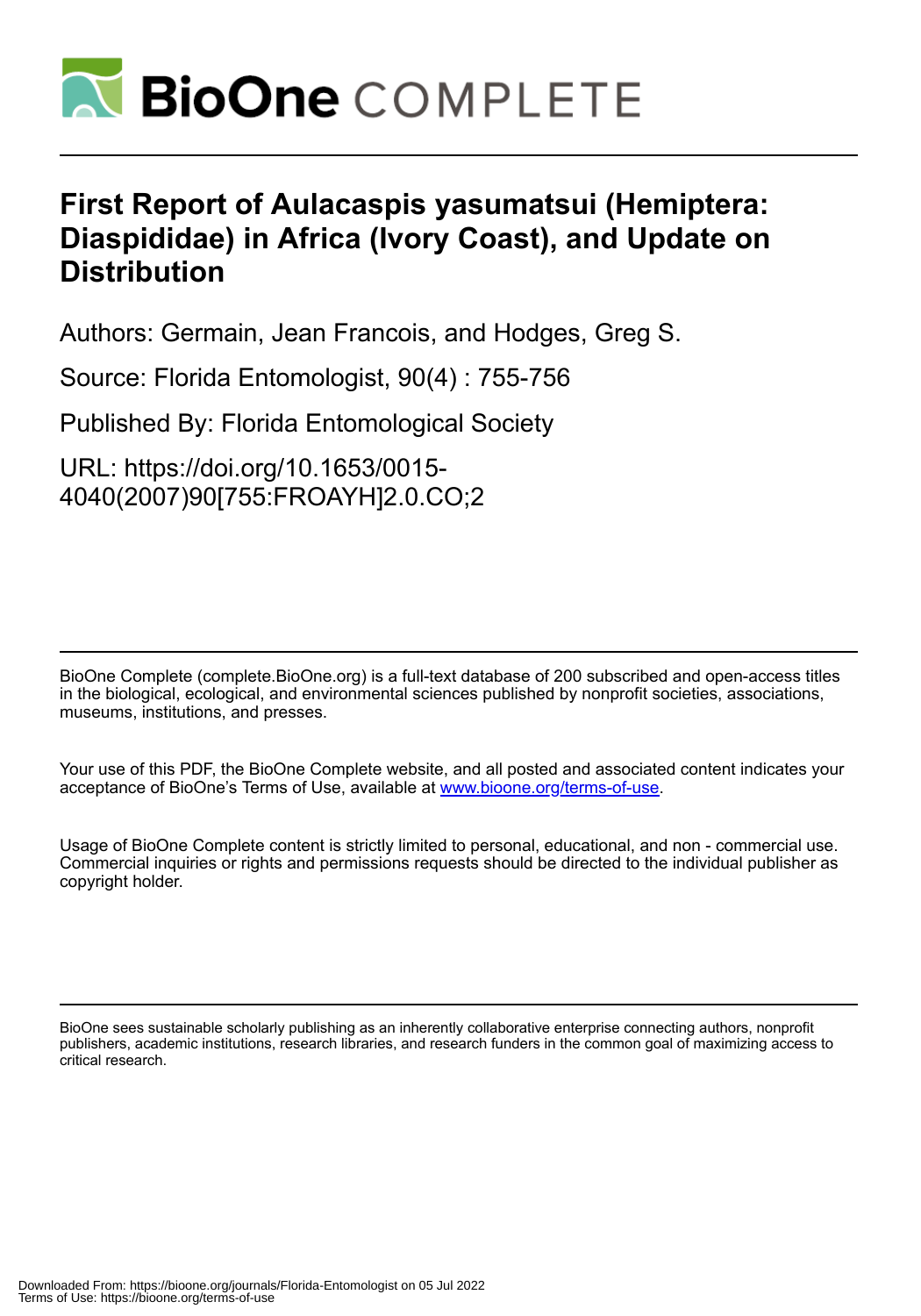## FIRST REPORT OF *AULACASPIS YASUMATSUI* (HEMIPTERA: DIASPIDIDAE) IN AFRICA (IVORY COAST), AND UPDATE ON DISTRIBUTION

JEAN FRANCOIS GERMAIN<sup>1</sup> AND GREG S. HODGES<sup>2</sup>

1 Laboratoire National de la Protection des Végétaux, 2, place Viala F-34060 Montpellier cedex 01

2 Florida Department of Agriculture and Consumer Services, Division of Plant Industry, Gainesville, FL 32614

*Cycas* species and their relatives have been a staple in the Florida landscapes for 50 years. In the last 25 to 30 years the popularity of these plants in the landscape has increased worldwide. In 1996, a devastating pest to cycads was introduced into Florida, the cycad Aulacaspis scale (*Aulacaspis yasumatsui* Takagi). This insect has since plagued both homeowner and grower alike in Florida and has been a significant pest in many other areas of the world.

The origin of the Cycad Aulacaspis scale (CAS) is from Southeast Asia where it was described in Thailand by Takagi (1977) from specimens collected in Bangkok on *Cycas* sp. in 1972. It is currently considered established in the following Countries in Asia: in Hong-Kong, southern portion of China (Howard & Wessling 1999), in Singapore in 2000 (Hodgson & Martin 2001), and also from Taiwan in 2000 (Shih 2003).

Following its introduction in Florida in 1996 (Howard et al. 1999), *A. yasumatsui* spread in the Caribbean established in American Virgin Islands, Cayman islands (Howard & Weissling 1999), Puerto Rico (Halbert 2000), Barbados 2003 (Ministry of Agriculture & Rural Development, Barbados website). In Oceania its presence is proven in Hawaii (Heu & Chun 2000) and CAS is regularly intercepted on cycads from Hawaii in California (G. Watson, personal communication). Although many of the southern states have intercepted CAS on infested *Cycas revoluta* Thunb., it has only been verified as being established in the landscape in Louisiana (Pollet, Louisiana State University, personal communication) and Texas (samples verified by Hodges, FDACS-DPI, 2005).

It is present in Micronesia on the island of Guam where it is causing major devastation to the natural forests (Moore et al. 2005) and it was intercepted in 2004, in New Zealand, on imported cycads of Costa-Rica. CAS was detected and all plants associated with it were destroyed (Paice et al. 2005) The authors emphasize that *Aulacaspis yasumatsui* is not established in NZ, on the other hand the origin of the cycads confirms the presence of CAS in Costa Rica.

In Europe, CAS is regularly intercepted by many of the Plant Protection Services from various European Countries. The first recorded interception dates to 1995 on cycads imported in the Netherlands and coming from Vietnam (Jansen, 1996). The Netherlands Plant Protection Service recorded CAS 5 times in 2004 and 4 times in 2005.

The records are as follows: imported from Taiwan  $(1\times)$ , Vietnam  $(1\times)$  and Costa Rica  $(2\times)$  and the rest in greenhouses (5×). During the time period between 1995 and 2004 CAS was not detected (Jansen, personal communication).

In France, it was intercepted several times in 2001 at the checkpoints of Marseille and in nursery gardens of the French Riviera, on imported cycads of Vietnam (Germain 2001a). The same year we identified CAS in the department of Ain, close to the Switzerland border, on a cycad coming from Germany (Germain 2001b). The species does not seem to have been established in France even though we found it on container and nursery grown cycads in Nice during Nov 2004. In the UK, CAS was detected at a commercial plant nursery in England on Cycads imported from Vietnam via the Netherlands on Apr 2006. This is the first interception of this species in the UK. Action is being taken to eradicate the pest (C. Malumphy personal communication). In Italy this species has not been intercepted (G. Pellizzari, personal communication).

In the French department of the Antilles the Service de la Protection des Végétaux of Martinique indicated that armored scales near *A. yasumatsui* were taken on cycads at Fort-de-France on Nov 3, 2005. Cycad Aulacaspis scale is regarded as established in Martinique. Its presence on imported cycads of Costa Rica in various countries makes it possible to affirm its spreading in Central America.

In Jan 2006, *A. yasumatsui* Takagi (Hemiptera: Diaspididae) was identified in France from cut foliage of cycads imported from the Ivory Coast in Africa. This interception enables us to consider Cycad Aulacaspis Scale (CAS) as being present in the Ivory Coast, and would be considered as the first record of CAS in Africa. This record, originating from an interception in France provides information on European interceptions and subsequently the current distribution of CAS in the world.

The continued spread of CAS is inevitable so long as the trade in cycad plants continues. Cycad Aulacaspis Scale can not only be a devastating pest of ornamental or container grown cycads, but it can also significantly impact the local flora. Native cycads in Guam (*Cycas micronesia (Hill))* and Taiwan (*Cycas taitungensis* CF Shen et al.) have been adversely affected by CAS infestations (Haynes 2005).